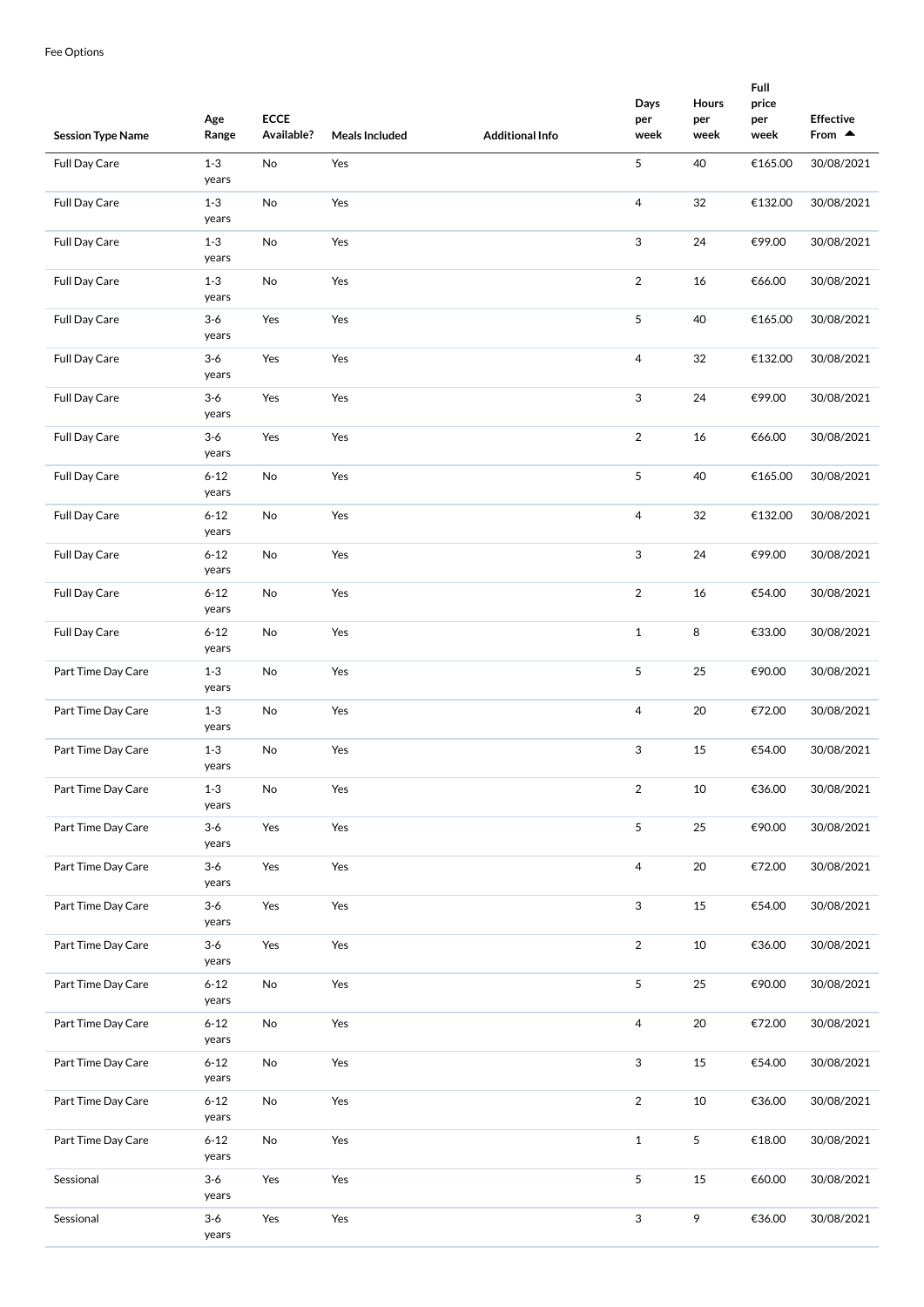| <b>Session Type Name</b> | Age<br>Range      | <b>ECCE</b><br>Available? | <b>Meals Included</b> | <b>Additional Info</b> | Days<br>per<br>week | <b>Hours</b><br>per<br>week | Full<br>price<br>per<br>week | <b>Effective</b><br>From $\triangle$ |
|--------------------------|-------------------|---------------------------|-----------------------|------------------------|---------------------|-----------------------------|------------------------------|--------------------------------------|
| Sessional                | $3-6$<br>years    | Yes                       | Yes                   |                        | 2                   | 6                           | €24.00                       | 30/08/2021                           |
| Sessional                | $6 - 12$<br>years | No                        | Yes                   |                        | 5                   | 15                          | €60.00                       | 30/08/2021                           |
| Sessional                | $6 - 12$<br>years | No                        | Yes                   |                        | 4                   | 12                          | €48.00                       | 30/08/2021                           |
| Sessional                | $6 - 12$<br>years | No                        | Yes                   |                        | 3                   | 9                           | €36.00                       | 30/08/2021                           |
| Sessional                | $6 - 12$<br>years | No                        | Yes                   |                        | 2                   | 6                           | €24.00                       | 30/08/2021                           |
| Sessional                | $6 - 12$<br>years | No                        | Yes                   |                        | 1                   | 3                           | €12.00                       | 30/08/2021                           |
| <b>Half Session</b>      | $6 - 12$<br>years | No                        | Yes                   | <b>Breakfast Only</b>  | 5                   | 11                          | €35.00                       | 30/08/2021                           |
| <b>Half Session</b>      | $6 - 12$<br>years | No                        | Yes                   | <b>Breakfast Only</b>  | 4                   | 9                           | €28.00                       | 30/08/2021                           |
| <b>Half Session</b>      | $6 - 12$<br>years | No                        | Yes                   | <b>Breakfast Only</b>  | 3                   | $\overline{7}$              | €21.00                       | 30/08/2021                           |
| <b>Half Session</b>      | $6 - 12$<br>years | No                        | Yes                   | <b>Breakfast Only</b>  | $\overline{2}$      | 5                           | €14.00                       | 30/08/2021                           |
| <b>Half Session</b>      | $6 - 12$<br>years | No                        | Yes                   | <b>Breakfast Only</b>  | $\mathbf{1}$        | $\overline{2}$              | €12.00                       | 30/08/2021                           |